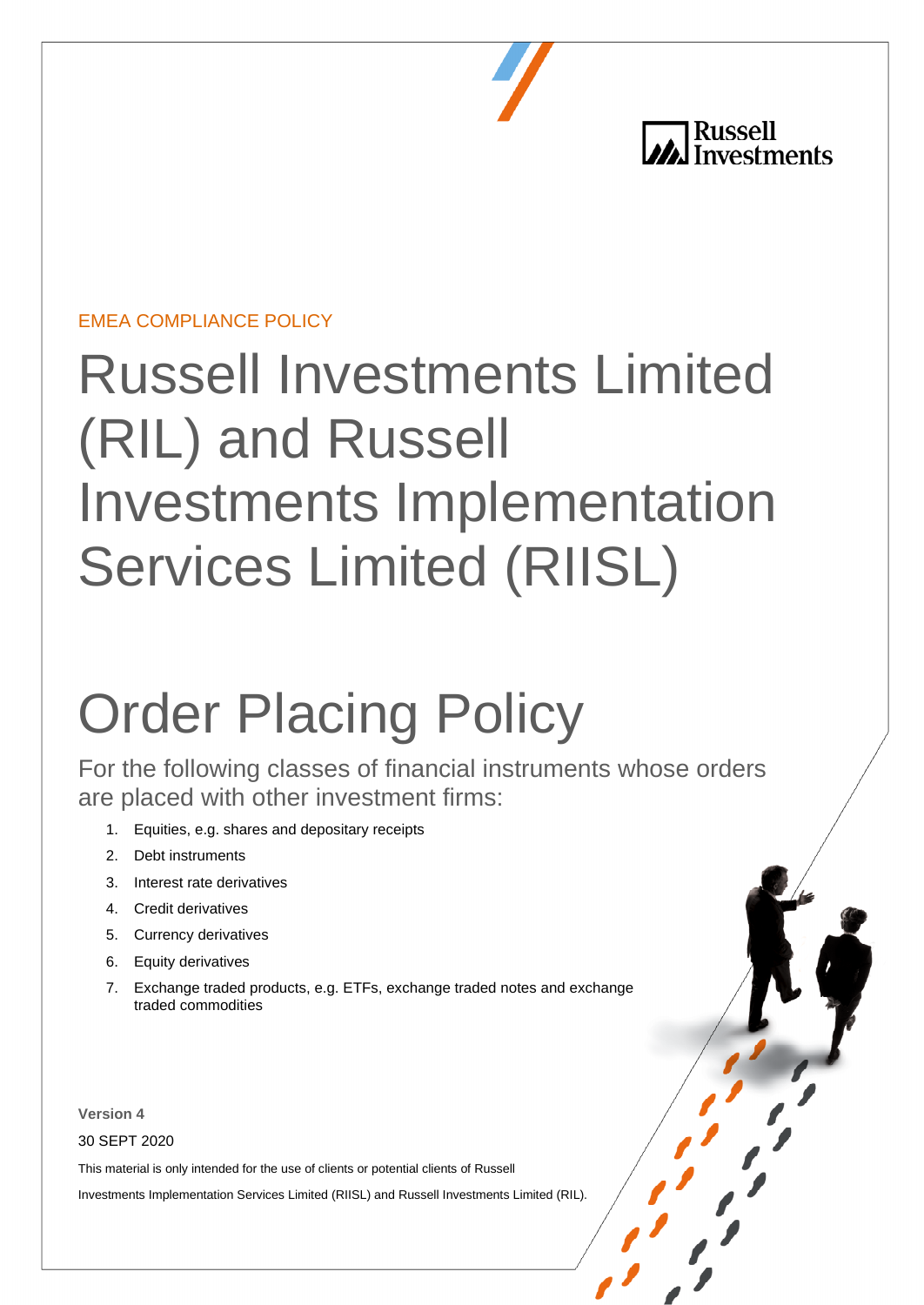#### 1. Scope

In this document, we use "we" or "us" to refer to Russell Investments Implementation Services Limited ("RIISL") and Russell Investments Limited ("RIL") and we refer to clients as "you". All of RIL's and RIISL's clients are professional clients, so we have prepared this policy for professional clients only.

This document gives you information on our order placing policy in accordance with applicable rules and regulations. There is also a separate order execution policy, which is available on request.

#### 2. Placing

We, when providing portfolio management, shall act in accordance with the best interests of our clients when placing orders with other entities for execution that result from decisions by us to deal in financial instruments on behalf of our clients. The FCA's rules on placing are set out in the Conduct of Business sourcebook (COBS) in the FCA Handbook, primarily in COBS 11.2A. These rules are derived from the Markets in Financial Instruments Directive (2014/65/EC) (MiFID II) and its implementing measures.

Placing requirements apply to certain financial instruments. In general, these are transferable securities, ie. shares or bonds, units in collective investment undertakings, as well as most financial derivatives.

#### 3. Application

Order placing obligations apply in relation to financial instruments which we buy and sell on your behalf through an intermediary such as a broker, for example when we are managing a portfolio on your behalf.

We transmit or place with another service provider many orders we make on your behalf during provision of our services. You agree that we may trade outside of a regulated market, multilateral trading facility or an organised trading facility. Additionally, you agree that where we place a limit order in respect of shares admitted to trading on a regulated market or traded on a trading venue, we will instruct our broker or other intermediary that they will not have to immediately publish that limit order if it cannot be executed under prevailing market conditions. There is also an Order Execution Policy available for review.

The list of financial instruments that we transmit or place is listed in Section 5 below.

#### 4. Execution Factors

When determining the strategy for transmitting or placing orders for execution, we will take into account certain factors, as appropriate, dependent upon the characteristics of the order and the prevailing market conditions, such as:

- the price available;
- transaction costs (i.e. the fees charged for executing an order on a particular venue and clearing and settlement costs) which are passed on to you whether directly or indirectly;
- speed of execution on the market;
- likelihood of execution and settlement (e.g. market liquidity for the particular product);
- size and nature of the order; and
- any other consideration relevant to the execution of the order.

In determining the relative importance of these factors, we will consider each client's objectives, the specific financial instruments to which the order relates and the brokers available for such orders. In most cases, the price and the transaction costs incurred will carry the most weight in our analysis. We will use our commercial experience and judgment in all cases.

We are not required to consider the factors mentioned in this paragraph, to the extent that we follow specific instructions from you when placing an order with, or transmitting an order to, another entity for execution.

#### 5. Main execution brokers - Russell Investments Implementation Services, LLC ("RIIS LLC") and Russell Investment Management LLC ("RIM LLC")

We transmit or place orders with RIIS LLC, a US FINRA/SIPC broker-dealer member and SECregistered investment adviser and RIM LLC, a SEC-registered investment adviser. RIIS LLC and RIM LLC are our affiliates, and part of the Russell Investments Group. We believe that execution quality can be improved for certain asset classes by making use of economies of scale and centralising order execution at our affilates.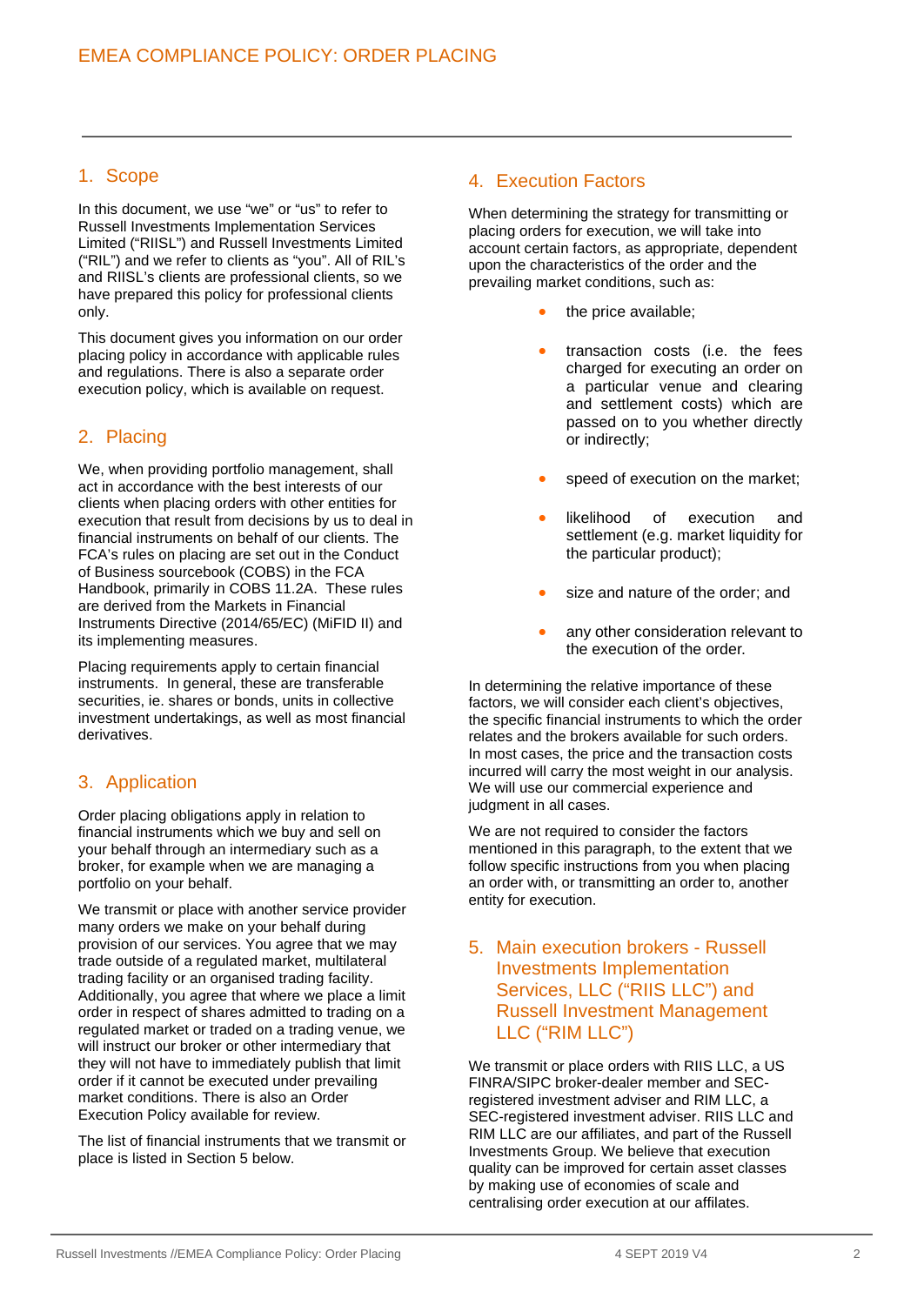We transmit or place orders in respect of the following classes of financial instruments:

> 1. Equities, e.g. shares and depositary receipts

We place all orders in equities with RIIS LLC. The price of the equity and the transaction costs generally will be considered the most important factors for such transaction.

2. Debt instruments

We place some orders in debt instruments with RIIS LLC and RIM LLC. The price of the instrument generally will be considered the most important factor for such transactions.

3. Interest rate derivatives

We place all orders in interest rate derivatives with RIIS LLC. The price of the interest rate derivatives and counterparty risk generally will be considered the most important factors for such transactions.

4. Credit derivatives

We place all orders in credit derivatives with RIIS LLC. The price of the credit derivatives and counterparty risk generally will be considered the most important factors for such transactions.

5. Currency derivatives

We place all orders in currency derivatives with RIIS LLC. The price of the currency derivatives and counterparty risk generally will be considered the most important factors for such transactions.

6. Equity derivatives

We place all orders in equity derivatives with RIIS LLC. The price of the equity derivatives and counterparty risk generally will be considered the most important factors for such transactions.

7. Exchange traded products, e.g. ETFs, exchange traded notes and exchange traded commodities

We place all orders in exchange traded products with RIIS LLC. The price of the exchange traded products and the transaction costs generally will be considered the most important factors for such transactions.

Our affiliates' execution arrangements are based on FINRA regulation and guidance from the CFA Institute's Trade Management Guidelines and industry associations. We will ensure that our affiliates' Best Execution Policy is consistent with our policy as specified in this document and that it enables us to comply with our obligations under applicable regulations. Our affiliates' Best Execution Policy is available upon request.

We evaluate the performance of our affiliates in several ways, including participating in a meeting of the Trade Management Oversight Committee (TMOC), which meets on a quarterly basis. The TMOC is responsible for providing the framework for construction, review and evaluation of trade management practices and when appropriate for making recommendations to senior management and the individual trading groups. The TMOC also examines execution analysis and rate reports, and selects, reviews and/or terminates our affiliates' brokers and execution venues.

The types of execution venues used by our affiliates include the following:

- Regulated markets in and outside the EEA
- Other exchanges that are not Regulated markets
- Multilateral Trading Facilities (MTFs)
- Systematic Internalisers (e.g. brokers using internal pools of liquidity)
- Third-party investment firms, brokers and/or affiliates acting as a market maker or other liquidity providers including non-EEA entities performing similar functions
- Request for quote platforms
- Other external sources of liquidity

We will act honestly, fairly and professionally in accordance with your best interests when transmitting or placing orders with our affiliates for execution. We will take all reasonable steps to obtain the best possible result. You may request from us further information about our affiliates.

### 6. Disclosure regarding this policy

Because we select another firm to provide order execution services, we are required to summarise and make public, on an annual basis, for each class of financial instruments, the top five investment firms in terms of trading volumes where we transmitted or placed client orders for execution in the preceding year and information on the quality of execution obtained. This is available here:

#### <http://russellinvestments.com/mifid2>

In addition, you may make a reasonable request for information about entities where the orders are transmitted or placed for execution, and we will provide you with such information.